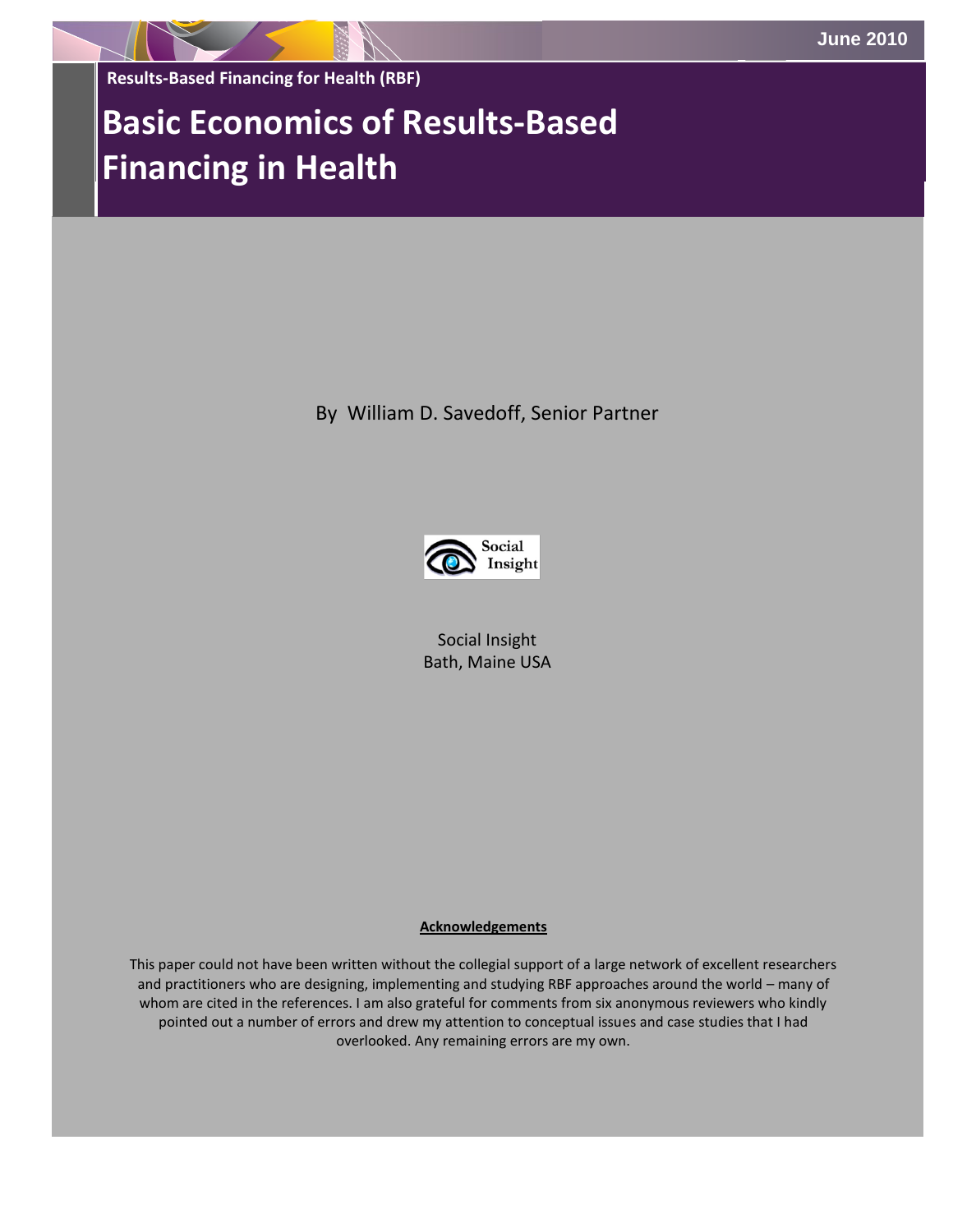# **Table of Contents**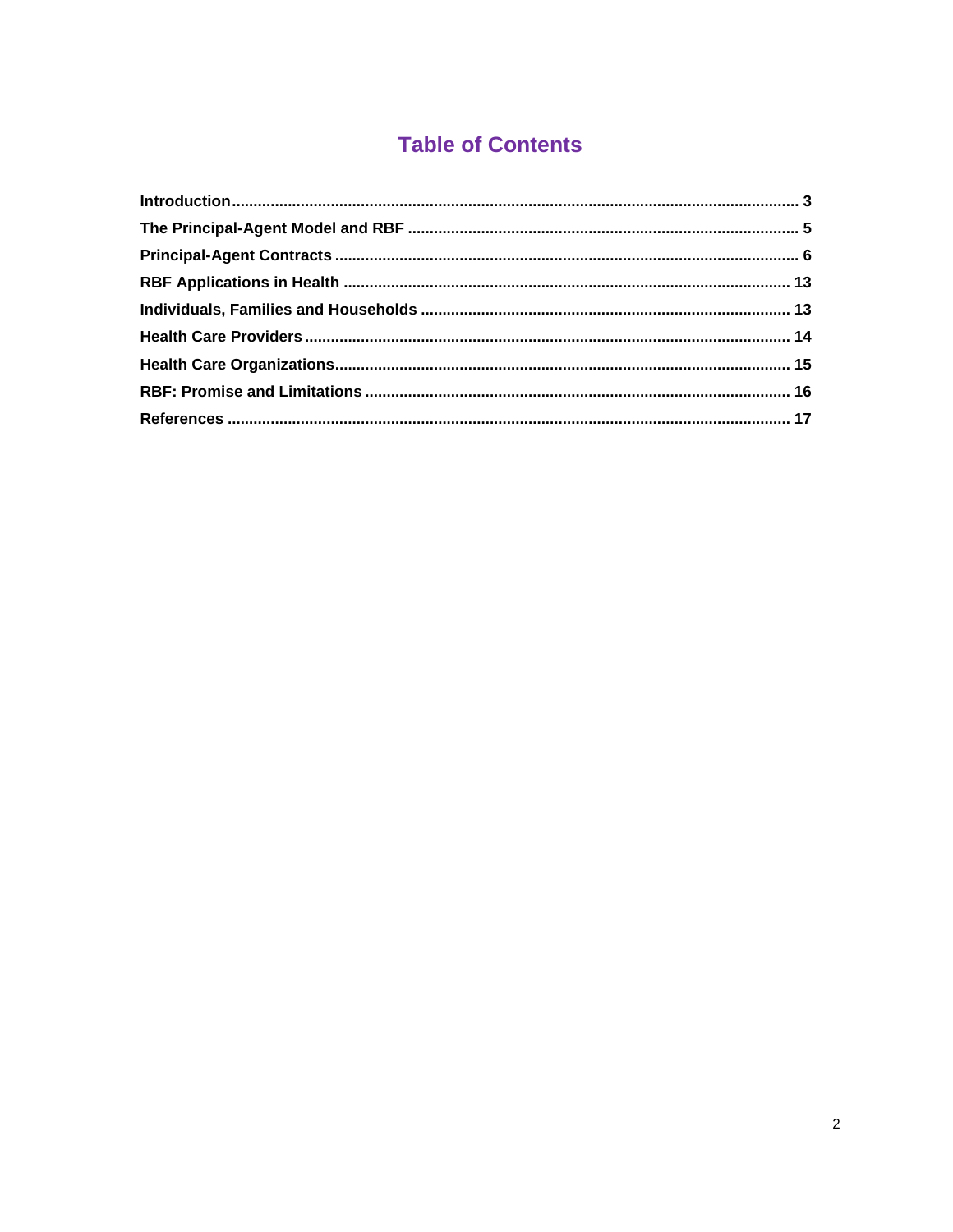# <span id="page-2-0"></span>*Introduction*

*Results-Based Financing (RBF) for Health* is a term for programs that link payments (or material rewards) to results. It encompasses a range of health initiatives that aim to achieve such things as improvements in population health indicators, greater output of specific health care services, increased use of health care services by individuals, or even changes in health-related behaviors (Eichler 2006; Oxman and Fretheim 2008). While RBF programs vary in terms of their objectives, they also differ with respect to the level on which they operate. They may involve relationships between, for example, multilateral organizations and recipient governments; federal and sub national governments; governments and public or private health facilities; district authorities and health workers; or public programs and families or individuals.

RBF programs are not new. High-income countries with health systems as varied as Spain, Sweden, the United Kingdom and the United States all use rewards to hospitals, providers, and insurers for meeting volume and quality targets. International efforts to improve health in developing countries are increasingly exploring ways to improve results through material incentives under initiatives like Output-Based Aid, Pay for Performance (P4P), Performance-Based Financing (PBF), Performance-Based Aid and Cash on Delivery (see Box 1). This growing attention and experimentation with RBF has led to increasing clarity about its main features and evidence is mounting with regard to the approach"s strengths and limitations. This paper provides an economic foundation for understanding RBF programs, classifying them, and exploring their strengths and weaknesses.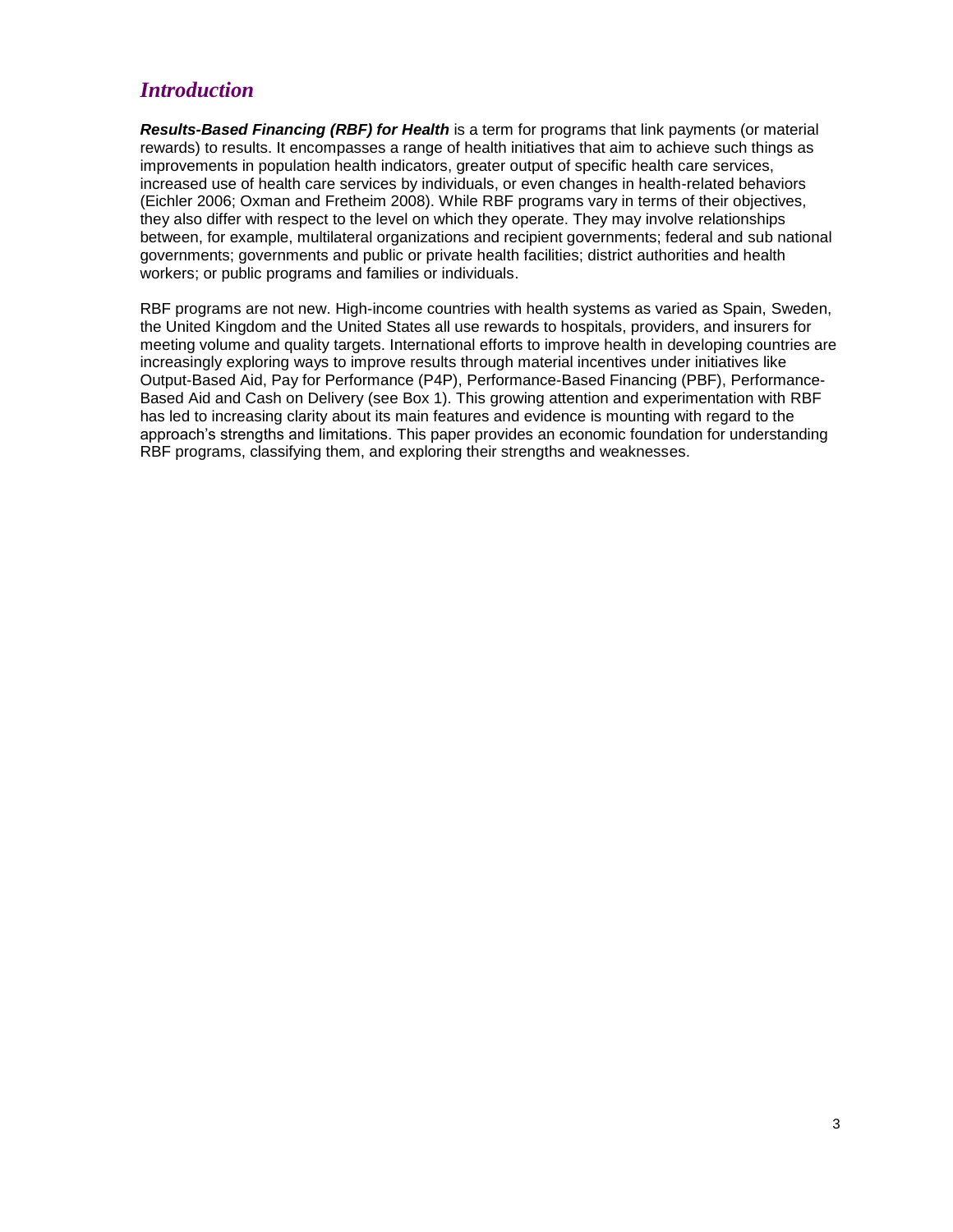### **Box 1: RBF and Its Relatives**

The term "Results Based Financing" is often used interchangeably with other classifications such as "Pay for Performance (P4P)," "Performance-Based Financing," and "Performance-Based Payment." The following is a selected list of terms associated with particular programs or publications on similar or related concepts:

*Output-Based Aid* refers to development programs that pay for outputs instead of inputs. The World Bank"s Global Program for Output-Based Aid (OBA) is a prominent example of this approach. It is being piloted in the water, education, and grid-based energy sectors and is an increasingly important instrument in health and off-grid energy, information and communication technologies and roads. For example, OBA programs have provided funds to cover the fixed costs for expanding water service to poor underserved neighborhoods but in some cases reserves its final payments until it has verified that water service is connected and functioning some six months after installation. (Brook and Smith 2001; GPOBA 2010).

*Performance-Based Incentives* refer to programs that link payments to performance. In health, these programs include such things as payments to patients who complete their treatments; families that utilize preventive care services; health care facilities that provide appropriate care; and pharmaceutical firms that develop new vaccines (Eichler and Levine 2009). P4P is often used interchangeably with RBF (Oxman and Fretheim 2008).

*Performance-Based Contracting* has been used to refer to situations in which a financing entity purchases a defined set of services from a non-state health care provider, including "(1) a clear set of objectives and indicators, (2) systematic efforts to collect data on the progress of the selected indicators, and (3) consequences, either rewards or sanctions for the contractor, that are based on performance." (Loevinsohn 2008).

*Performance-Based Financing (PBF)* is a term for results-based approaches associated with public sector contracting of health services in Cambodia (Soeters 2003) and Rwanda (Soeters et al 2006; Meessen et al 2006; Rusa and Fritsche 2007; Rusa et al 2009). The approach involves payments for provision of an explicit list of services, emphasizing preventive care, and conditions payments on the quality of care as measured with checklists or balanced scorecards. Practitioners involved in these experiences highlight the importance of features such as increasing health facility autonomy and establishing effective planning, management and administrative systems to implement and support the payment schemes.

*Performance-Based Aid* has been used to describe aid programs that link foreign assistance to performance, whether they are adjustment loans that disburse against policy changes or grants that pay when particular results and outputs are achieved. These programs shift away from funding inputs and increase the accountability of fund recipients by holding them accountable through performance measurement and evaluation. In the health sector, the most prominent forms of performance-based aid involve targets set in Sector-Wide Approaches (SWAps) and Budget Support programs. The European Commission has also experimented with budget support programs that include a variable tranche, conditioned on performance (Eichler and Glassman 2008).

*Cash on Delivery Aid (COD Aid)* refers to development programs that aim to pay only for outcomes, not inputs. It focuses donors and recipients on measuring, verifying and paying against a measure which closely approximates a desired outcome. Recipient countries then have full flexibility, responsibility and discretion to make progress in whatever way they see fit. COD Aid is aimed primarily at improving the aid relationship between foreign aid agencies and countries – not between health care service purchasers and providers – but it could also be applied between national governments and sub national authorities or involve private foundations (Birdsall and Savedoff 2010).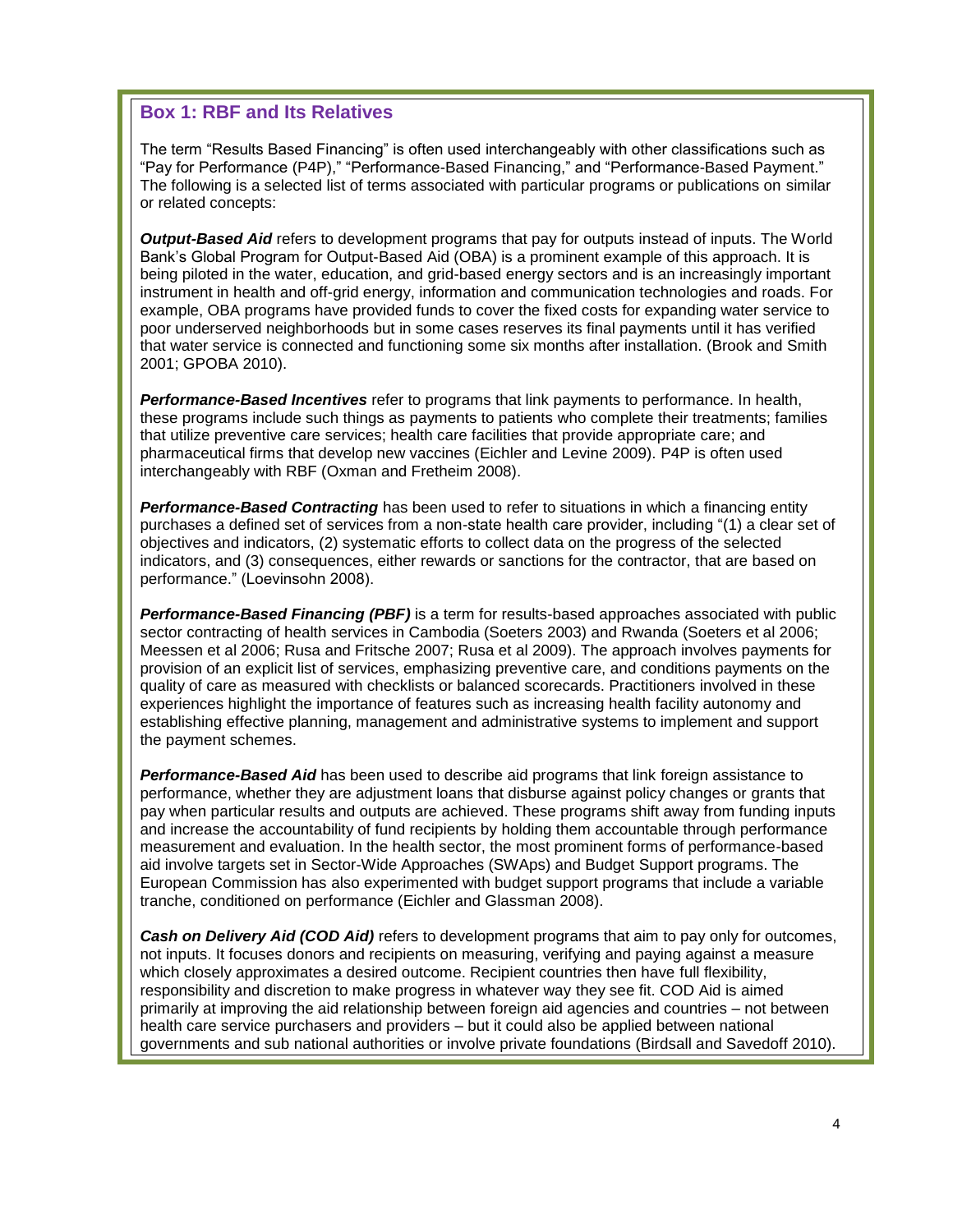# <span id="page-4-0"></span>*The Principal-Agent Model and RBF*

*A private foundation wants to reduce child mortality in a low-income country. It identifies an NGO that provides primary health care services in a large province and enters discussions with them about implementing specific programs aimed at childhood illnesses. The NGO provides an estimate of the budget they need to provide those services. The foundation's program officer visits the NGO and sees that they have several facilities providing health care services but notes problems with the quality of care and senses that much more could be done with the existing budget. The NGO director counters that the conditions in which they work are so difficult – from impassable roads to corrupt government officials – that this is the best they can do. The program officer is hesitant to approve a grant without some assurance that the funds will be used efficiently and considers what to do. She thinks about studying the NGO in greater detail to assess their real costs, offering a bonus in the grant for achieving targets, or withholding funds against performance indicators.*

This story illustrates the typical features of arrangements that commonly occur whenever one actor delegate tasks to another. First, the objectives of the two parties are not identical. The missions of the foundation and the NGO overlap in that they both care about extending the coverage of important health care services. However, the foundation is primarily concerned with child health and the NGO provides a range of services to the entire population. Second, the information available to the two parties differs substantially. The NGO may have considerable information about its operations, context, beneficiaries and outputs that the private foundation can only learn at a significant cost.

This situation has been analyzed extensively by economists as a principal-agent model (Ross 1973). In this model, a *principal* delegates a task to an *agent*. When the conditions above occur, that is, when the principal and agent have diverging objectives and differential access to information, it becomes very difficult to find an arrangement for delegating tasks that efficiently achieves the principal"s aims. To see how this occurs consider some alternatives.

If the principal and agent *have identical objectives and both have perfect information*, then the process of delegation can go smoothly. The agent will aim to achieve whatever the principal would have done in his or her place and the principal will be able to observe that performance. In the example above, if the foundation knew that the NGO was wholly committed to reducing childhood mortality and nothing else, then it could provide funds with the assurance that they would be applied to that purpose. With perfect information, it would also know the efforts the NGO made to achieve the goal and how much childhood mortality was reduced by those actions. Obviously, the real world does not quite look like this.

If, instead, *the principal and agent differ in what they would like to achieve* (i.e., divergent objectives) *but still have perfect information*, then the agent may be tempted to do what he or she prefers – even if it comes at the expense of some or all of the principal"s goals. Since the agent is aware that the principal will know if efforts are being diverted to other activities, then the agent will have to concentrate on tasks requested by the principal. In the example, the NGO might be interested in any number of things beyond reducing childhood mortality – such as extending healthcare services to adults as well as children, reducing the workload on its staff, or establishing a positive reputation for its director to run for public office. Yet knowing that the foundation can see what the NGO does with its grant would still constrain the NGO to do what the foundation requested. Again, in the real world, the principal will not have such perfect information.

In most real cases, *objectives diverge and information is imperfect*. The principal and agent may have overlapping objectives but they differ in some substantive ways; and the principal rarely has access to complete information about how the agent has performed or to the conditions that made it more or less difficult for the agent to complete his or her tasks. The combination of these two features implies that agents can respond to delegated responsibilities in ways that deviate from the principal"s intention. Such deviations may be well-intentioned (or even socially preferable) but they can also be self-aggrandizing. In the example, using the grant for childhood services to treat an adult with tuberculosis violates the foundation"s intentions but it can hardly be faulted as abuse for personal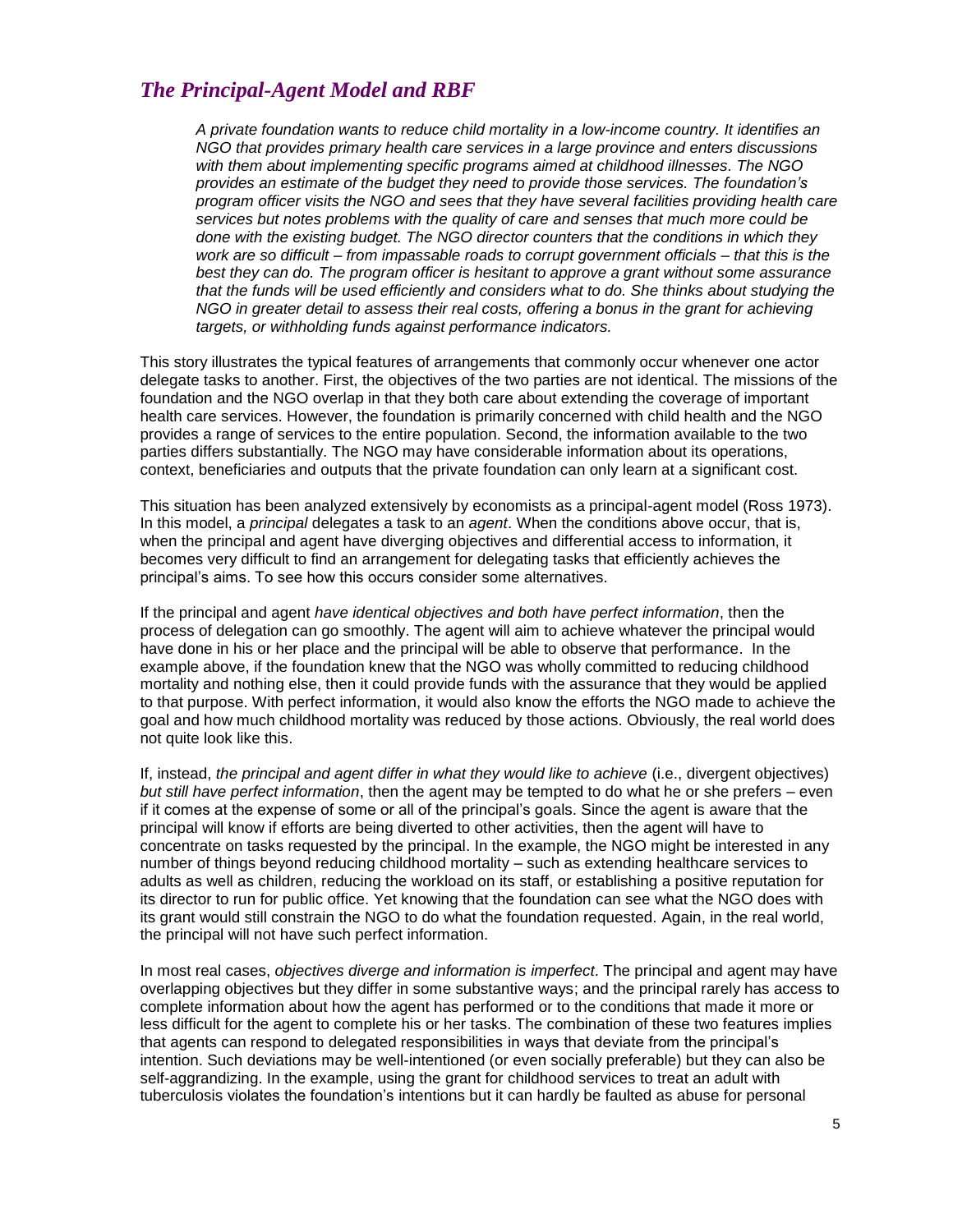gain; and in many circumstances, treating tuberculosis infections may actually be the greater public health priority. By contrast, using the resources to hire unnecessary staff or promote a director's political career would clearly abuse the trust delegated to the NGO and violate social ethics.

The principal-agent model is not the only way to look at such relationships. In some cases it may be better to look at the relationship as a process of bargaining between independent parties, anonymous interactions through a market, collaborations among partners, or direct hierarchical control. Economics provides other models for issues that are relevant to health care services; for example, models of insurance markets, imperfect competition, strategic games and decisions under uncertainty. While these concepts and their associated findings are relevant to RBF, the principalagent model is the basic foundation for analyzing RBF programs because of its insights regarding incentives in the delegation of tasks. This is particularly so in the health sector where so many relationships involve implicit or explicit contracts for performance. Testing the implications of the model against empirical evidence and experimenting with it in practice is the best way to assess its usefulness.

### <span id="page-5-0"></span>*Principal-Agent Contracts*

If principals and agents have different objectives and different access to information, how can they create agreements that will achieve the desired results? Principal-agent relationships can be structured in a variety of ways. It turns out that two features of information play a key role in selecting an appropriate arrangement: (1) the amount of information the principal has or can obtain about the processes for implementing the tasks and (2) the difficulty of specifying and measuring the outputs of the task. When the principal has a good understanding of the production process and the outputs are difficult to measure, arrangements that involve direct contracting and supervision are generally more effective. When the principal has less information about the production process but can easily measure and pay for outputs, then arrangements in which agents are contracted by piece-rates or bonus terms are preferred. A typical contrast is between assembly-line work and sales representatives. Firms with assembly-lines usually contract workers and pay them for their time, directly observing their effort and monitoring their performance. By contrast, sales representatives who are travelling, meeting clients, and making sales pitches, are difficult to monitor and are frequently paid all or in part by commission.

The range of contracts between principals and agents, from direct hiring of employees to fees paid to providers for services rendered, has an important underlying logic related to the sharing of risk. When principals know the technology of production and can perfectly monitor the agent, then they can simply instruct and observe the agent in a hierarchical, employee-style, arrangement. In this event, the principal has assumed all the risks associated with the choice of technology and supervision and has to pay agents (workers) regardless of the amount of output or the value of that output. If the foundation contracted the NGO to provide specific health care services using a predefined set of inputs, then the foundation assumes responsibility for deciding that the funding is sufficient to provide those health care services and that those services are going to achieve reductions in child mortality. When, as is usual in such contract, the foundation agrees to reimburse the NGO for a predefined set of inputs (e.g. staff salaries, medical supplies, transportation, building maintenance, training), it takes on the risk that more funding may be required or that the goals will not be reached. The NGO bears almost no risk in this arrangement because it gets paid regardless of the final value of its services and, since it has no discretion, it bears limited responsibility for any failures.

When the principal is uncertain about the production process and, in particular, when monitoring the agent is more costly than monitoring outputs, it may be better to pay the agent on the basis of performance and targets. Such arrangements typically give the agent both more discretion over his or her work *and* greater risk for cost-overruns or failing to meet performance targets. These arrangements can vary from moderate to substantial degrees of risk. For example, withholding 2 percent of a primary care physician"s reimbursement to be paid out if targets for preventive care are met would pose relatively minor risk to the physician; by contrast, a payment to a primary care physician who acts as a "fund holder" to manage all health care services for each enrolled person (i.e. "capitation," see Box 2) would impose substantial risk.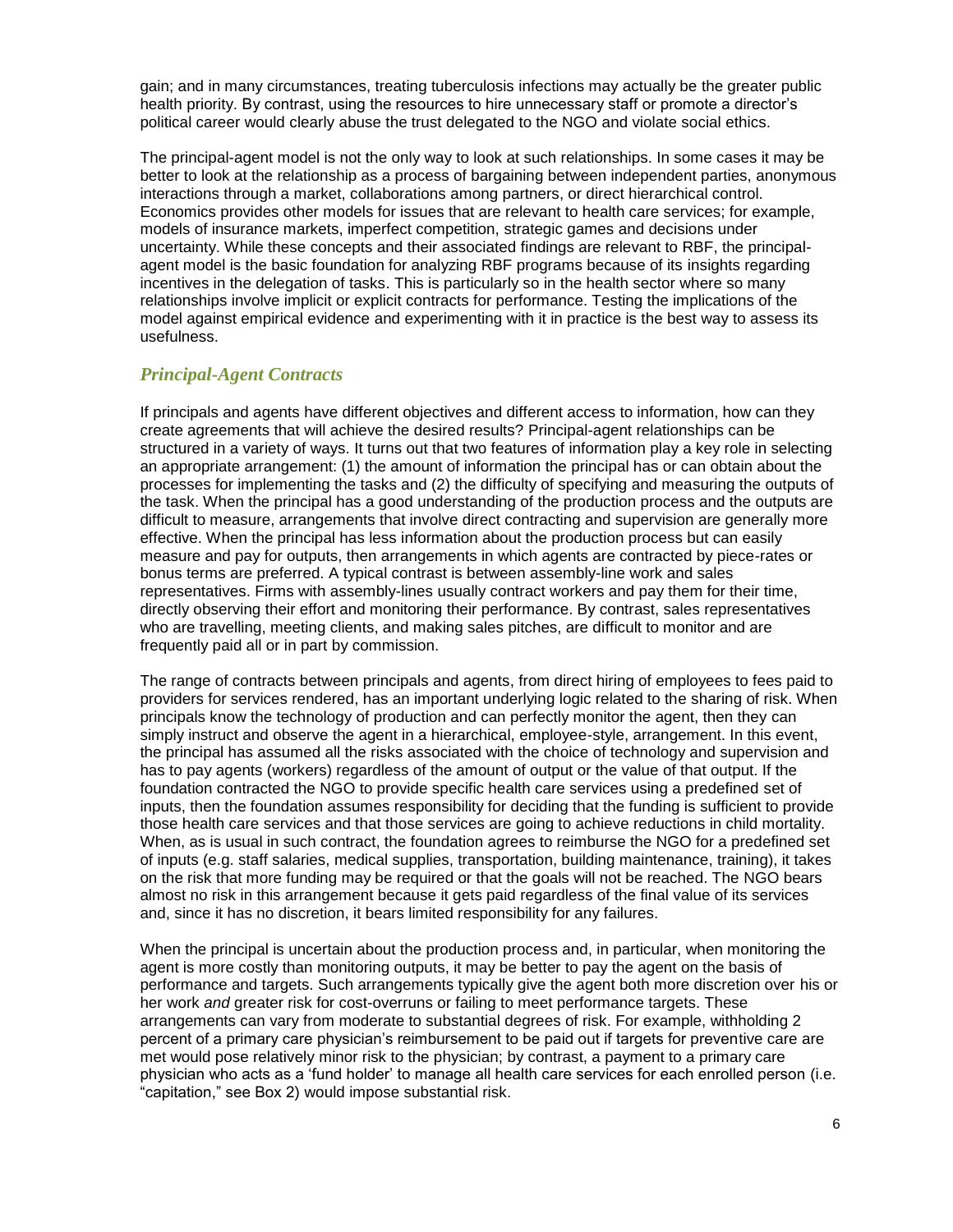### **Box 2: So Many Different Ways to Make Payments**

The principal-agency literature is not confined to addressing issues in the health sector. However, the health sector is characterized by increasingly varied forms of payment which has generated a sophisticated terminology (e.g., co-pays, balance billing, carve-outs, and diagnosis related groups). Four of the more common and distinct ones are defined below:

*Fee-for-Service*: Providers are paid a fee for each service that they render to a client.

*Case-Based Payments***:** Providers are paid a fee for each case that is treated, independently of the type or intensity of services that are required and rendered.

*Capitation***:** Providers are paid a fixed amount for each person enrolled in their care and are expected to render all services required by that individual during the term of enrollment.

When agents face more risk, they have a stronger incentive to achieve the contracted targets. But this does *not* mean that the best contracts put the entire burden on agents (e.g. health districts, health insurers, facilities, providers or patients). In fact, in many cases putting a small amount of funding at risk is sufficient to motivate desirable changes in performance. Furthermore, it may be difficult to find people or firms willing to accept contracts with very high amounts of funding tied to performance. For an efficient contract, the amount of risk facing the agent depends on a variety of factors related to the attitudes of both principals and agents toward risk, the degree to which the agent controls factors influencing performance, and the reliability of the performance measures. In practice, most health sector performance contracts are mixed – linking some payments to performance measures while other payments are treated as fixed or linked to inputs.

Following our example, the foundation could pay the NGO a fee for each pregnant woman who receives adequate antenatal care and assisted delivery; for each child with complete childhood vaccinations; and for appropriate curative interventions provided to children who present with diarrhea or respiratory infections. The NGO would hire staff and purchase supplies and medications without knowing for certain exactly how many services it would provide and, by extension, how much money it would receive. Rather than forcing the NGO to assume all of the risk and financing services until it gets reimbursed, the foundation might provide an upfront payment or pay a fee that covers 95 percent of the expected costs with rewards for attaining targets that would cover the remaining 5 percent of the expected budget and up to an additional 5 percent bonus if all targets are reached.<sup>1</sup>

The NGO will have more control over certain aspects of producing outputs – such as managing staff and facilities. But it will have much less influence over other factors, such as the number of patients who will present themselves for care or how many pregnant women would appear for all required prenatal visits. Under some circumstances, these risks might be trivial or manageable. In fact, assuming risk can be seen as the other side of assuming responsibility. So, rather than offering treatments and simply waiting for patients to arrive, an NGO with related performance goals might realize it could achieve targets better if it mounted outreach efforts to encourage patients to seek appropriate care and complete their treatments. The range of factors over which the agent has control is sometimes itself a choice.

From the principals" perspective, the basic tradeoff in paying for results is that they forego some level of control in production in exchange for creating financial incentives that align the agents" interests more closely with the principals" goals. This is manifested in many health sector programs in which principals (e.g. a funding agencies) forego stipulating a predefined plan and budget and pay for performance in the belief that agents (e.g. health districts, facilities, or doctors) will know best how to

 $\overline{a}$ 

<sup>&</sup>lt;sup>1</sup> Eichler, Auxila and Pollock (2001) detail exactly this risk-sharing contract as it was originally applied to NGOs providing reproductive health care services in Haiti. A more recent discussion of this experience can be found in Eichler, Auxila et al (2009).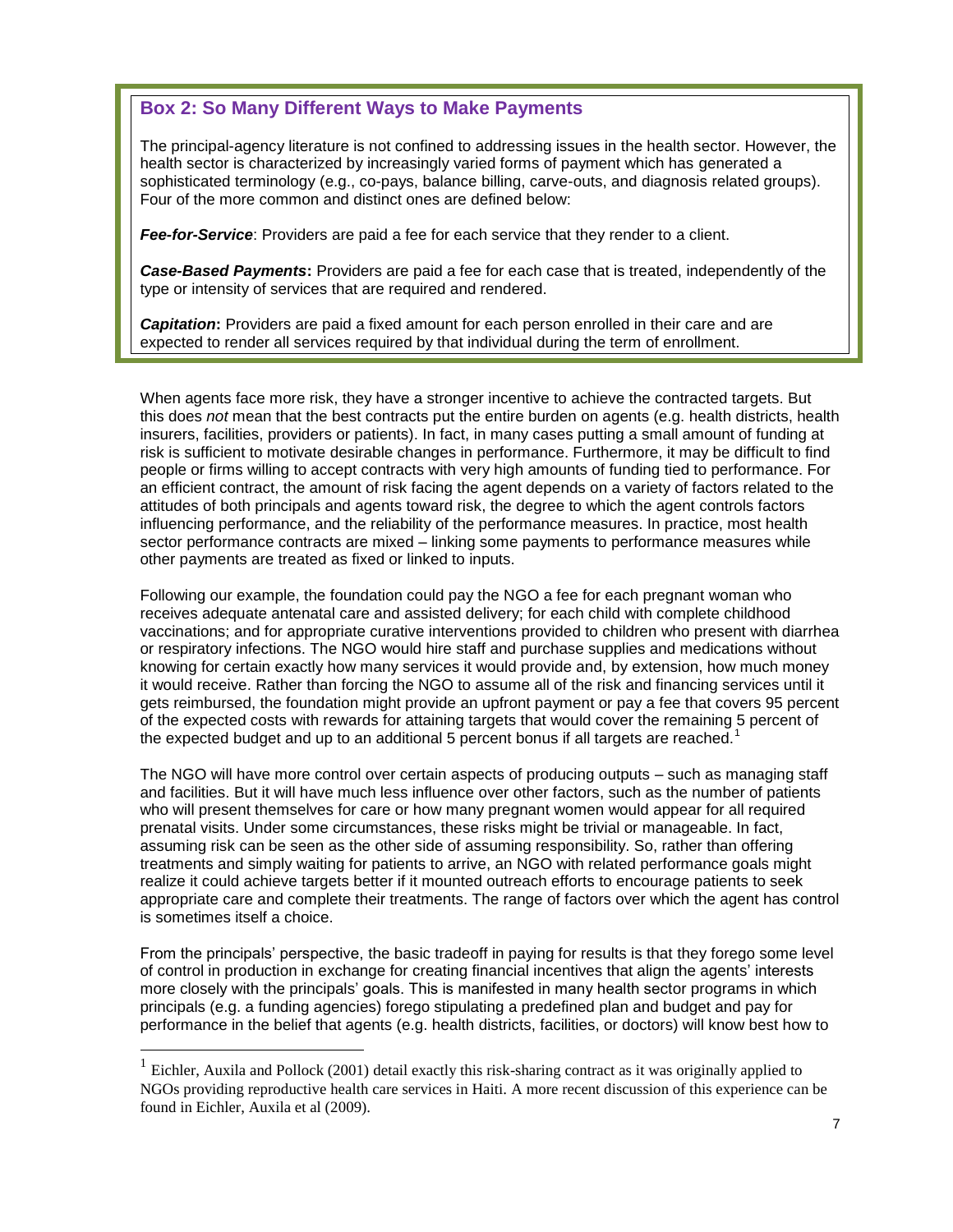achieve these goals and can do so more effectively if they have flexibility to respond to changing conditions and needs.

From the agents" perspective, the basic tradeoff in accepting results-based payments is that they face some degree of financial risk in exchange for greater autonomy (in managing and directing the production of services) and improved accountability (for results rather than for documenting inputs). Agents may prefer the new arrangements, not only because of the potential financial gains but also because autonomy and improvements in performance have intrinsic value and contribute to job satisfaction.

Three basic contracts span the range of these mechanisms (see Figure 1). With *Cost-plus* contracts (input-based or employment contracts), the principal retains most of the risk for achieving goals and cost over-runs. In *shared risk* contracts (generally referred to as "incentive contracts" in the economic literature), the principal bears some of the risk along with the agent. In *fixed price* contracts (sometimes called piece rates, fixed payments, or prospective fee-for-service), the agent bears most of the risk and has strong incentives to be efficient with resources and expand output.

Figure 1 illustrates this range of contracts as running along two dimensions – one related to the level of risk assumed by the principal and the agent, the other related to the level of discretion delegated to the agent. Cost-plus contracts and employment relationships appear in the lower left corner of the diagram, with the principal bearing most of the risk and the agent being effectively supervised, monitored and "told what to do." Shared cost contracts appear in the middle of the diagram, with the agent assuming greater risk but also obtaining greater autonomy. Fixed price contracts appear in the upper right corner of the diagram, with the agent assuming almost all the risk and enjoying the widest range of freedom in deciding how to implement the task.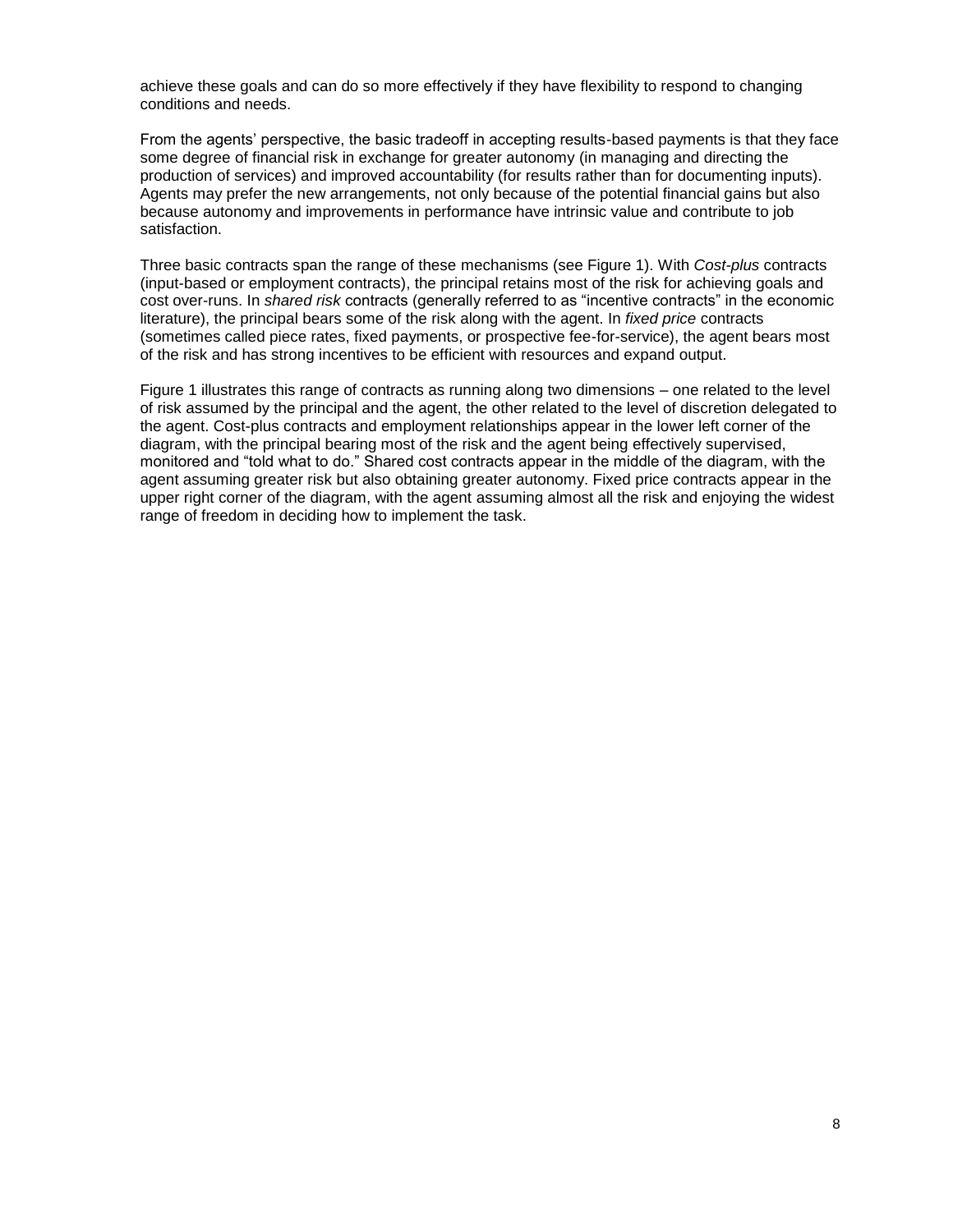

Note that the lower right hand corner of the diagram is in many ways untenable but, in this imperfect world, such arrangements happen all the time. Programs which propose to hold agents accountable for achieving tasks but fail to grant them the authority and discretion to manage their staff and resources do not tend to function well. The involvement of the principal in directing and controlling resources makes it co-responsible for outcomes and provides agents with leverage in demanding renegotiation or softening of the risks that they have assumed. This is a common problem in public sector reforms which establish performance standards for health districts, facilities or staff without modifying managerial authority or access to resources.

The upper left hand corner is one in which agents are delegated full authority under contracts in which the principal continues to bear most of the risk. This kind of arrangement can function. Recall that the two key features of the principal-agent problem are divergent objectives and asymmetric information. Working directly on aligning objectives, even without financial incentives, can lead the agent to fulfill the principal"s goals. This can be done by careful selection of agents, vocational training, and other measures. While it can be effective, aligning objectives is generally a complement rather than a substitute for risk sharing.

The new RBF approaches being adopted in developing countries and by foreign assistance organizations can be seen as moving upward and to the right on the diagram. In its purest form, RBF uses financing to pay for results – it shifts more risk onto agents (government, district, facility, staff, individual) while providing them with greater discretion in carrying out their tasks. In practice, though, RBF does two additional things that affect the efficiency of the principal-agent relationship. First, RBF approaches elicit new information (e.g. output indicators) and make it more important to have credible information on those indicators. Second, the very process of negotiating RBF programs may actually align objectives by helping principals and agents to clarify their goals relative to available resources.

RBF approaches will be preferable to input-based or cost-plus approaches under a wide range of circumstances. They are likely to be more successful when the principal has poor information about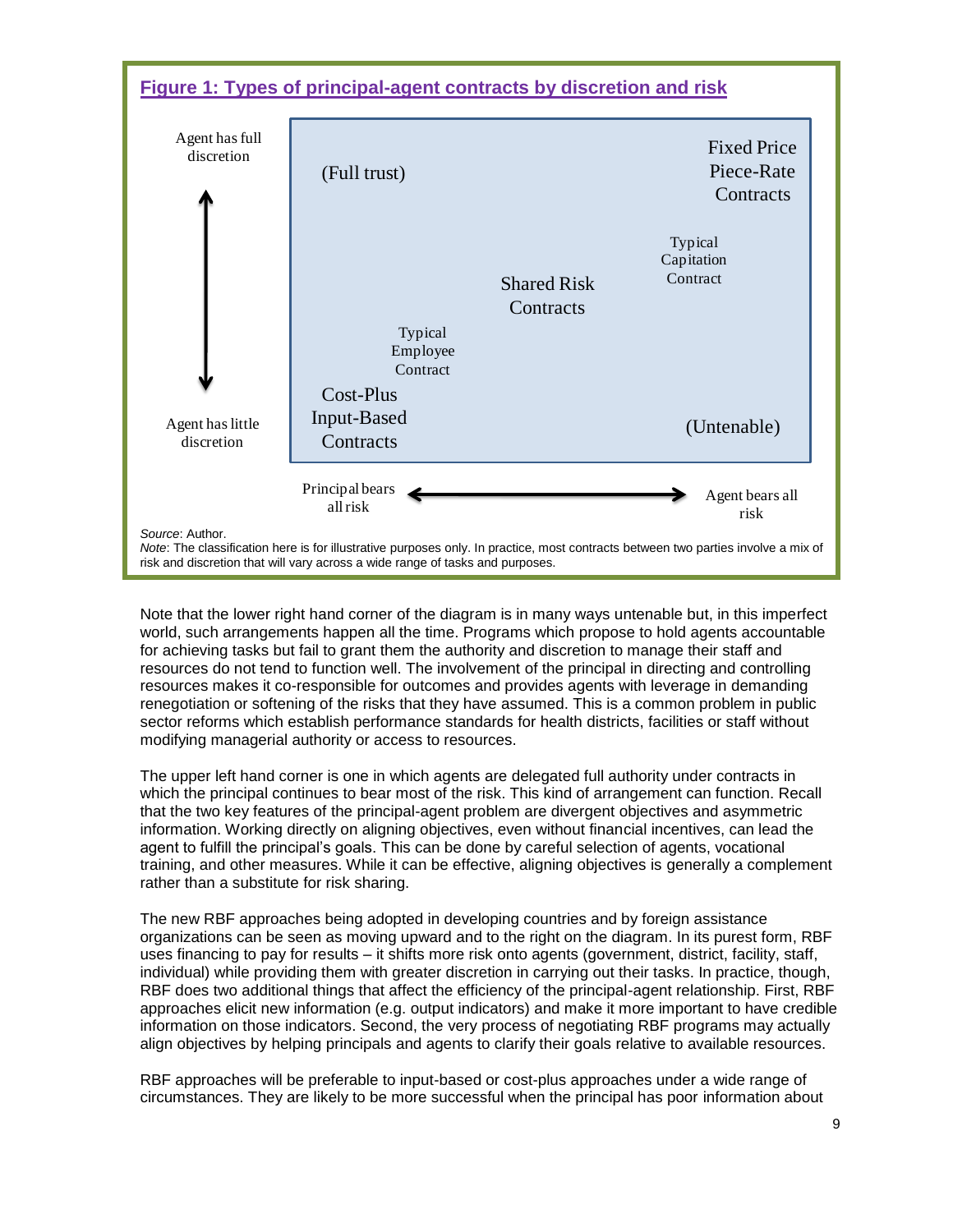local conditions, needs and production technologies – a common circumstance in highly decentralized and geographically disperse health care services. In these cases, encouraging agents to utilize their local knowledge to reach the objectives for which they are being paid may be more effective. They are also likely to be more useful in contexts where agents (whether individuals, health workers, facilities or organizations) currently lack motivation and particularly when existing resources are not being used optimally.

The specific design of an RBF program and the relationships forged in designing and implementing can be quite critical to its success (Eichler and Levine 2009; Loevinsohn 2008; Meessen et al 2006; Soeters et al 2006). Some programs describe themselves as using RBF because they set targets and indicators but actually make payments that reimburse budgeted costs, thereby focusing managers on assuring that expenditures are made according to plans and authorized budgets rather than on achieving results. Appropriate design can avoid such mistakes.

The basic principal-agent model has been used to demonstrate a number of additional things about contracts between funders and implementers (see Levinthal 1988):

- 1. When the principal is less concerned about risk than the agent, the most effective contract is likely to include a base payment (e.g. a wage or budget support) plus an incentive related to the desired outcomes (e.g. revenues or service quality).
- 2. If an agent is unconcerned about risk, then principals can achieve their goals more effectively by offering a contract in which the agent bears all the risk for outcomes and costs.
- 3. The ability of the principal to detect when the agent is not complying with the contract and, if detected, to apply a credible and significant penalty increases the efficiency of the principal-agent contract.
- 4. When the principal and agent have an ongoing relationship, it reduces uncertainty and reveals more information about the production process and the agent"s performance, making it possible to develop more efficient contracts.
- 5. When the principal and agent negotiate goals, the agent has an incentive to set lower standards that make it easier to achieve targets. Yet, using historical performance to set standards can discourage agents from producing at high efficiency because they know that better performance today will raise expectations in the future. Nevertheless, setting standards unrealistically high can also demotivate agents who may see little chance reaching targets.
- 6. When multiple agents are implementing similar tasks, the principal can motivate better performance by benchmarking, rewarding for above-average performance, or establishing prizes (e.g. tournaments) for which agents compete.
- 7. In some circumstances, self-selection can be a problem; for example, principals who offer lower risk contracts may attract less qualified agents.
- 8. When agents have multiple principals, the effectiveness of the incentives established by any one principal are weakened (Spiller 1990); for example, a district health office receiving funds from the federal and provincial governments, several bilateral agencies and a private foundation may have many competing and mutually inconsistent instructions attached to each resource

The dynamic of the principal-agent relationship also demonstrates pitfalls that can occur with RBF approaches. First, when financial rewards are linked to performance it can motivate overproduction of rewarded tasks. For example, fee-for-service payments can lead to unnecessary provision of care or diagnostic tests. As a corollary, rewarding certain tasks may also lead to reduced provision of tasks that are not directly remunerated. Financial incentives for one particular task may divert attention and resources from other equally important ones.

Whether an incentive becomes a pitfall or a desirable feature of a particular program is related to whether it is appropriate to a specific context. For example, in countries where excessive service provision is a problem (such as the United States), further expanding fee-for-service arrangements creates incentives that exacerbate the situation. But in countries where *under provision* is an issue, the tendency for this payment mechanism to encourage greater output may be extremely useful. Because of the complexity introduced by the incentive design as it interacts with context, many RBF approaches are regularly assessed, modified, and reshaped over time in relation to observed performance (Rusa et al 2009 and Eichler, Auxila et al 2009).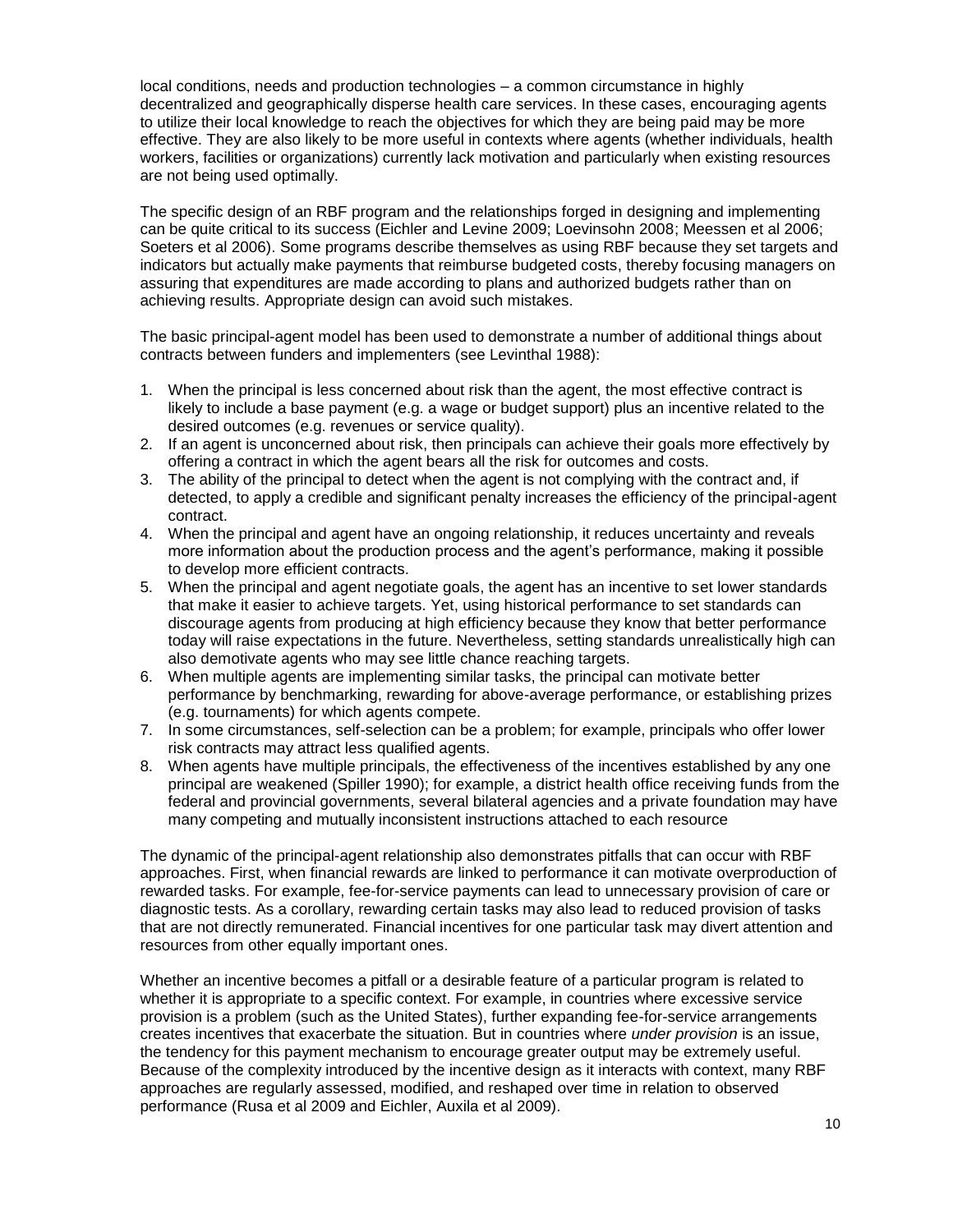Principal-agent models are necessarily a simplification of reality, but that is exactly what helps clarify the range of mechanisms available to improve the process of delegating tasks. Properly using those insights requires testing them against empirical observations and assessing the sensitivity of the model to some of the ways it abstracts from the complexities of the real world.

One of the most important qualifications when thinking about RBF programs is to remember that people are motivated by more than financial gain. Individuals have internal motivation to do a good job or fulfill a sense of calling. They are often motivated by how other people will judge them based on their performance or success. They are also motivated by non-financial rewards such as awards and peer recognition. In designing RBF programs, it is important not to overlook or undermine other sources of motivation. For example, financial rewards may be experienced as controlling or as devaluing a task that individuals value for its own sake, its intrinsic worth (Frey 2001).

It is also important to recognize that people"s judgments are systematically biased in important ways (See Box 3). People tend to misjudge risks, respond differently to potential losses than potential gains, and make decisions today based on faulty judgments of how they will value those decisions in the future. RBF programs can avoid problems and improve their designs when they explicitly incorporate knowledge about these systematic biases into their designs. For example, requiring people to pay a deposit that is only returned upon successful completion of treatment may be more effective at achieving adherence to treatment than offering a prize or bonus – an approach that has been used in tuberculosis treatment programs (Beith et al 2009).

The importance of different forms of motivation and systematic biases in judgments explain why RBF programs are, in general, quite pragmatic. While the principal-agent model is useful for examining the essence of contractual arrangements, the implementation of RBF programs requires that this economic clarity be complemented by a good sense of business negotiation, psychology and marketing. Paying attention to the choices available to agents, their motivations, and appropriate framing of opportunities are all factors that will influence the success of an RBF initiative.

In sum, principal-agent models provide an analytical basis for RBF programs, distinguishing them from approaches that rely on direct hierarchical controls and reimbursing costs. The model illustrates how providing a material incentive to an agent can motivate performance that is better aligned with the principal and demonstrates the important role played by information about productivity and effort. Furthermore, it uncovers the role played by risk-sharing under most forms of delegation, showing how performance incentives only make sense when agents are also given the discretion, authority and responsibility they need to achieve progress.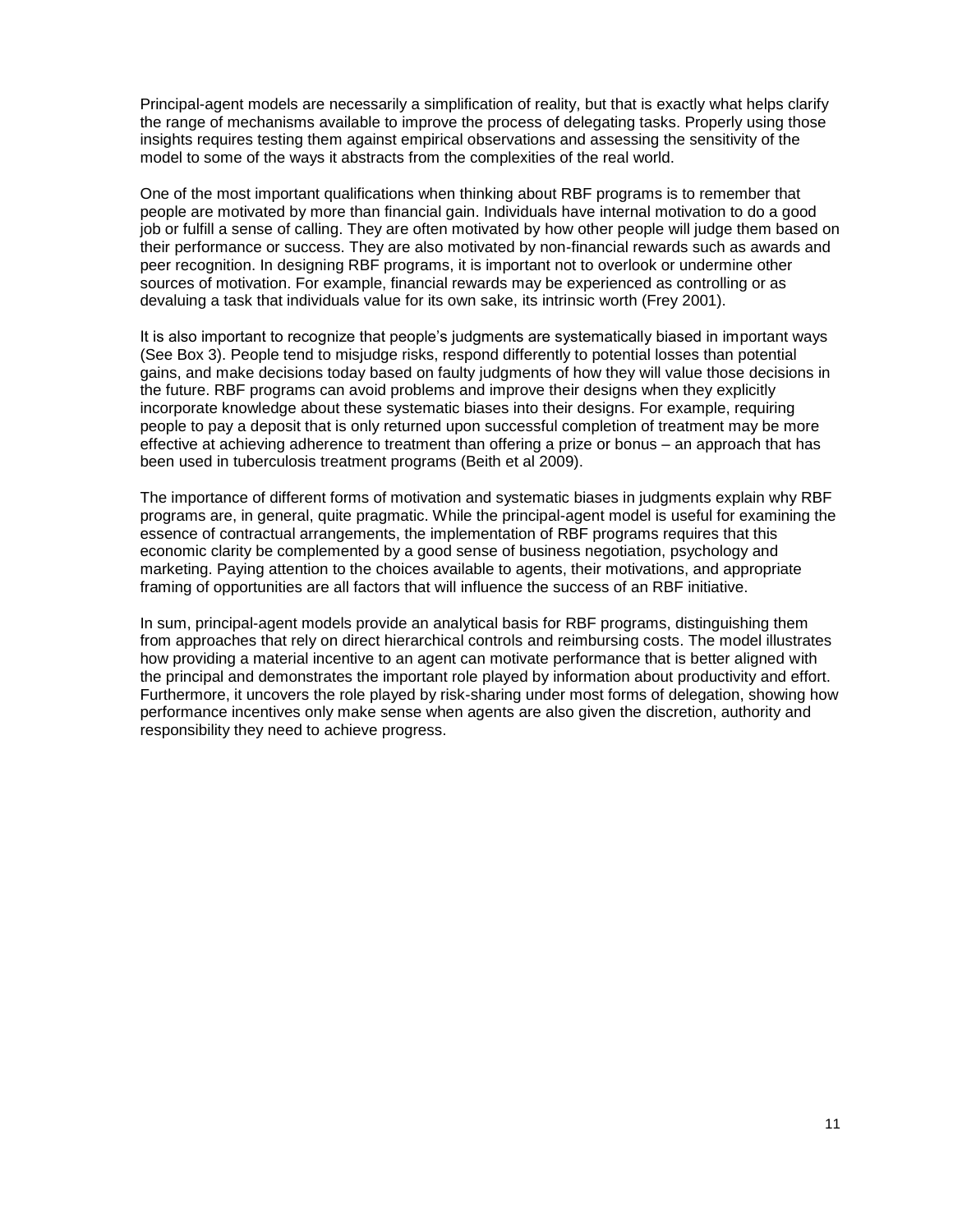## **Box 3: Insights from Behavioral Economics**

The predictive power of the principal-agent models relies significantly on the assumption that individuals behave rationally on average. "Rational behavior" in this context means that individuals make choices to maximize their own payoffs or welfare in light of the incentive structures posed by the model. "On average" in this context means that individuals may not optimize every moment and in every way but that, over time, they do not systematically diverge from rational behavior. That is, sometimes they will err in one direction or another but, over time, the errors cancel out.

Another branch of economics – behavioral economics – complements an understanding of RBF by demonstrating ways in which individuals *systematically* diverge from the behaviors that rational utilitymaximizing models would predict. Among many findings, three are particularly relevant to RBF approaches – bias in estimating risks, asymmetric treatment of gains and losses, and time inconsistency.

Research has shown that individuals regularly overestimate the probability of events that they have heard about, confusing the availability of an associated story or memory with the likelihood of its occurrence (Kahneman and Tversky 1973). People erroneously believe that homicides are more common than suicides because the former are more widely reported in the media. Individuals tend to overestimate the risk of plane crashes and underestimate the risk of injury in road accidents. They also tend to overestimate the risk of events which are "sensational," like dying in a terrorist attack, compared to events that may be equally probable but are discussed less, such as being struck by lightning.

This systematic bias in estimating risk has a number of implications for RBF programs because, as noted above, an important aspect of the principal-agent relationship is the relative shares of risk borne by the two parties. For example, health facilities may be unwilling to assume risk related to caring for rare events even when, in simple actuarial terms, it would appear to be to their benefit; people may be unwilling to buy insurance, even when it is highly subsidized, because they underestimate the chances of falling ill; and so on.

Research has also shown that people respond to potential losses differently than they respond to potential gains (Kahneman and Tversky 1984; Kahneman et al 1991). So, for example, individuals tend to be more concerned about avoiding penalties than they are about obtaining bonuses. In the case of RBF programs, this has direct implications for all kinds of arrangements. For example, health care providers are more likely to voluntarily enroll in a program that that offers bonuses for good performance than a program which penalizes for inadequate performance. However, in those cases where providers have no alternative, they are likely to be motivated much more by the prospect of small penalties than by promises of large rewards.

Finally, individuals systematically misjudge how they are going to experience things in the future when they are making decisions. Their choices today are affected by their current moods more than by their expected moods; by factors that are currently salient and which may no longer be salient tomorrow; by misremembering past experience; and by failing to forecast how likely they are to adjust to changed circumstances (Kahneman and Thaler 2006). This kind of behavior is well-known in the health sector – manifested by observing how well-informed people nonetheless fail to take their medications or follow medical advice, trained physicians fail to take basic precautions like washing their hands between patients, and managers put off hard decisions today that may lead to even greater negative consequences tomorrow. When RBF programs introduce incentives, they need to pay attention to framing those incentives in ways that counter the effects of such biases.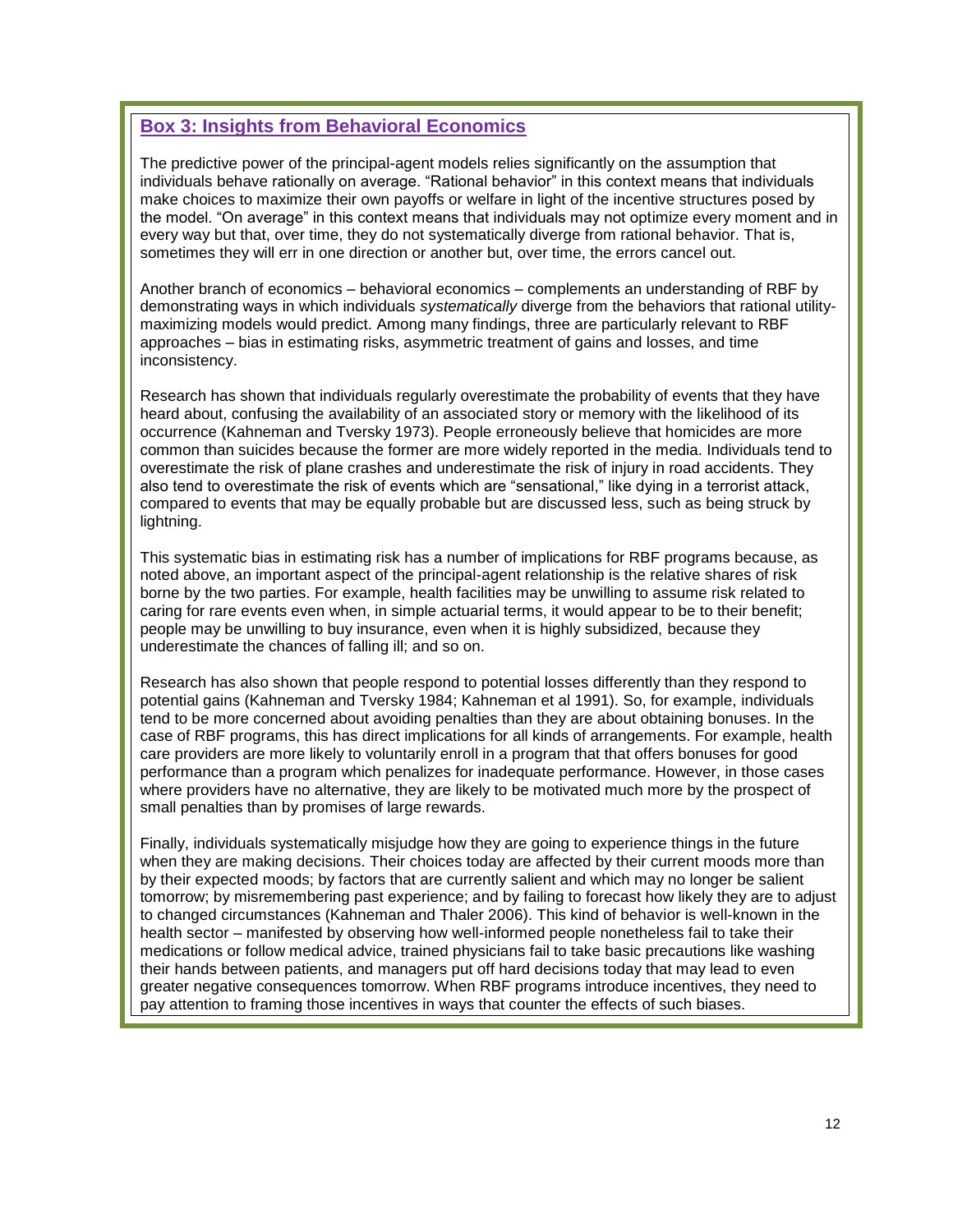# <span id="page-12-0"></span>*RBF Applications in Health*

The principal-agent relationship manifests itself in the health sector at many different levels between:

- patients and caregivers
- districts or facilities and their health care workers
- governments and their administrative districts or facilities
- national and sub national governments
- foreign aid agencies and health care providers (public or private)

RBF approaches are being implemented in a variety of ways to try to improve all of these relationships. They differ primarily in terms of the type of agent – whether an individual, a particular health care provider, or a large health care organization (see Table 1). They also differ in terms of the nature of the contract: related to how much risk is borne by the agent, the amount of discretion the agent has in achieving the outcome, and the kinds of information generated and used.

| Table 1: Selected RBF programs in health by type of agent                                                                            |                                                                                                      |                                                                                           |
|--------------------------------------------------------------------------------------------------------------------------------------|------------------------------------------------------------------------------------------------------|-------------------------------------------------------------------------------------------|
| Type of agent                                                                                                                        | Selected RBF approaches                                                                              | Examples                                                                                  |
| Individuals, families, and<br>households                                                                                             | Incentives for completing<br>treatments<br>Monthly stipends to families that<br>seek preventive care | Bangladesh & Indonesian<br>tuberculosis programs<br>Conditional cash transfer<br>programs |
| Health care providers<br>(e.g., health workers,<br>health facilities)                                                                | Withholds and bonuses triggered<br>by progress on targets                                            | Haitian NGOs                                                                              |
|                                                                                                                                      | Fee-for-service conditional on<br>quality of care                                                    | Rwandan health districts                                                                  |
| Health care organizations<br>(e.g., national agencies,<br>public health districts,<br>private health care<br>networks, health plans) | Paying for expanded enrolment in<br>health care plans                                                | Plan Nacer in Argentina                                                                   |
|                                                                                                                                      | Paying for outputs                                                                                   | GAVI                                                                                      |

Note: These programs are identified with one of their prominent RBF features even though they may include other provisions that could also be characterized as RBF or non-RBF approaches.

### <span id="page-12-1"></span>*Individuals, Families and Households*

Frequently, preventive measures for addressing health problems are not taken by individuals or households. This includes failures to complete treatment for tuberculosis – which can promote the development of drug-resistant strains – or to get children vaccinated – which can lead to illness or death for the individual but also puts others at risk. Countries have experimented with RBF approaches to address both of these issues.

In the case of tuberculosis, RBF approaches have been tried in different ways. A Czech program that provides homeless people with vouchers to get tested for tuberculosis, raised detection rates by a factor of five. In Bangladesh and Indonesia, programs encouraged patients infected with tuberculosis to complete the full six-month treatment by having them pay a deposit when they start which is returned upon success. In three Russian oblasts, instead of relying on penalties, patients were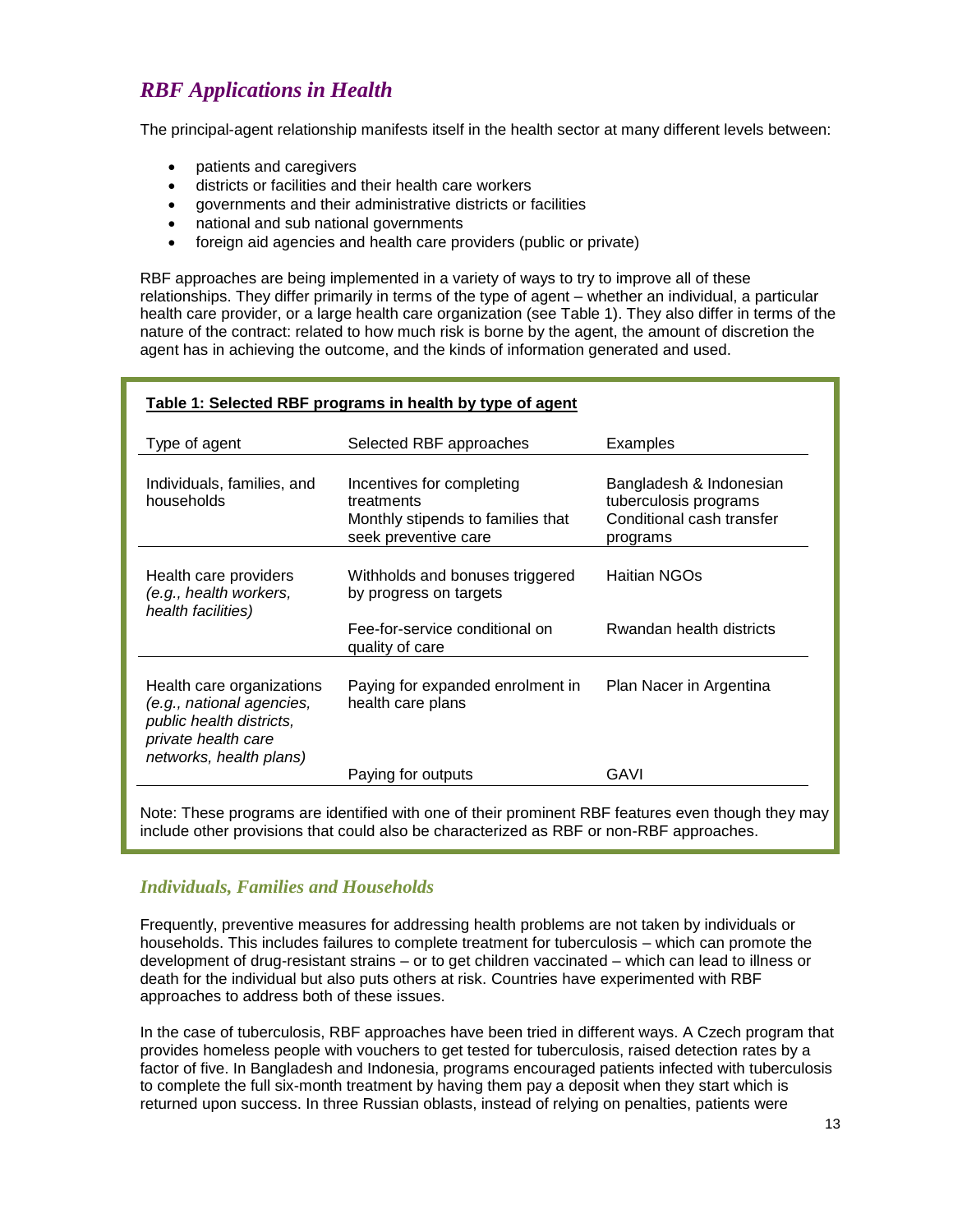rewarded with kits that contained food or hygienic items for continuing with their treatments. While these programs have shown a range of success at increasing detection and completion of treatments, some have also generated perverse incentives. For example, in India, concerns arose that patients were prolonging their treatment by failing to take medicine in order to continue receiving incentives. The program was subsequently changed to set a maximum 6-month term for receiving treatments (Beith et al 2009).

Getting children vaccinated to prevent illness has become a condition for many conditional cash transfer programs. These anti-poverty programs have a wide range of objectives – supplementing the incomes of poor families, improving nutrition, raising educational attainment and the like – among which preventing childhood illnesses is only one. These programs aim to interrupt the intergenerational transmission of poverty by investing in the education and health of poor children. They generally establish eligibility for poor households who then will receive a periodic payment (e.g. monthly) for meeting certain conditions, such as good school attendance or consulting health clinics for preventive care. Conditional cash transfer programs treat households as the agents who decide whether children will attend school or work, visit a health care center or not. They can only work if the supply of services either exists or will respond to the demand generated by the program.

Programs in Mexico, Colombia, Nicaragua and Jamaica that made preventive health care visits a condition for receiving stipends all achieved high rates of compliance – well above 90 percent. In Mexico, preventive health care visits by beneficiary families rose by 20 percent and the likelihood of hospitalizations among participating families dropped by 2.5 percent. Colombia's conditional cash transfer program was able to demonstrate that children were breastfed longer and households consumed higher quality foods than before (Glassman et al 2009).

However, in other cases, conditions were weakly monitored and effects were smaller. Programs in Honduras and Nicaragua sought to increase vaccination rates but paid stipends based on whether or not the household had visited a health center. When immunization coverage subsequently failed to increase by a significant amount, it was unclear whether the failure was related to lack of supplies, poor performance at health facilities, or an inadequate incentive. These latter cases demonstrate the adage that "you get what you pay for" – a stipend for attending a facility is not the same as a stipend for getting vaccinated (Glassman et al 2009).

### <span id="page-13-0"></span>*Health Care Providers*

One of the most extensive areas of work using RBF is for improving the performance of health care providers. In fact, health care services probably have the widest range of complex payment arrangements of any social service. While some health care providers are just paid a salary or a fixed fee-for-service, most countries use a mix of payment systems in which salaries, capitations, fee-forservice, bonuses, withholds, and incentives for quality targets all coexist.

In low- and middle-income countries that are experimenting with RBF approaches in health care services, the programs try to be fairly simple, especially when they first start. A U.S. foreign aid program that financed NGOs to provide basic health care services in Haiti decided to try an RBF approach after documenting a wide range of performance – e.g., immunization coverage ranging from 7% to 70% – that was unrelated to costs or context. The program negotiated new contracts with three NGOs that put some of their budget at risk in return for an opportunity to receive more than originally projected. Some 95 percent of the original budget was guaranteed, with another 10 percent to be awarded in proportion to performance measured by a list of indicators. The program"s success in improving performance and encouraging innovation led to its extension to more than two dozen other NGOs and now serves more than 2.7 million people.

From 2000 to 2006, a number of modifications were made to reduce the costs of measuring performance, to improve indicators, and to address issues related to quality of care, processes and effective administration. Understandably, targets that were more directly under the control of the NGO, such as vaccination coverage and attended deliveries, showed better performance than those requiring more significant patient involvement, such as pre- and post-natal visits (Eichler et al 2009).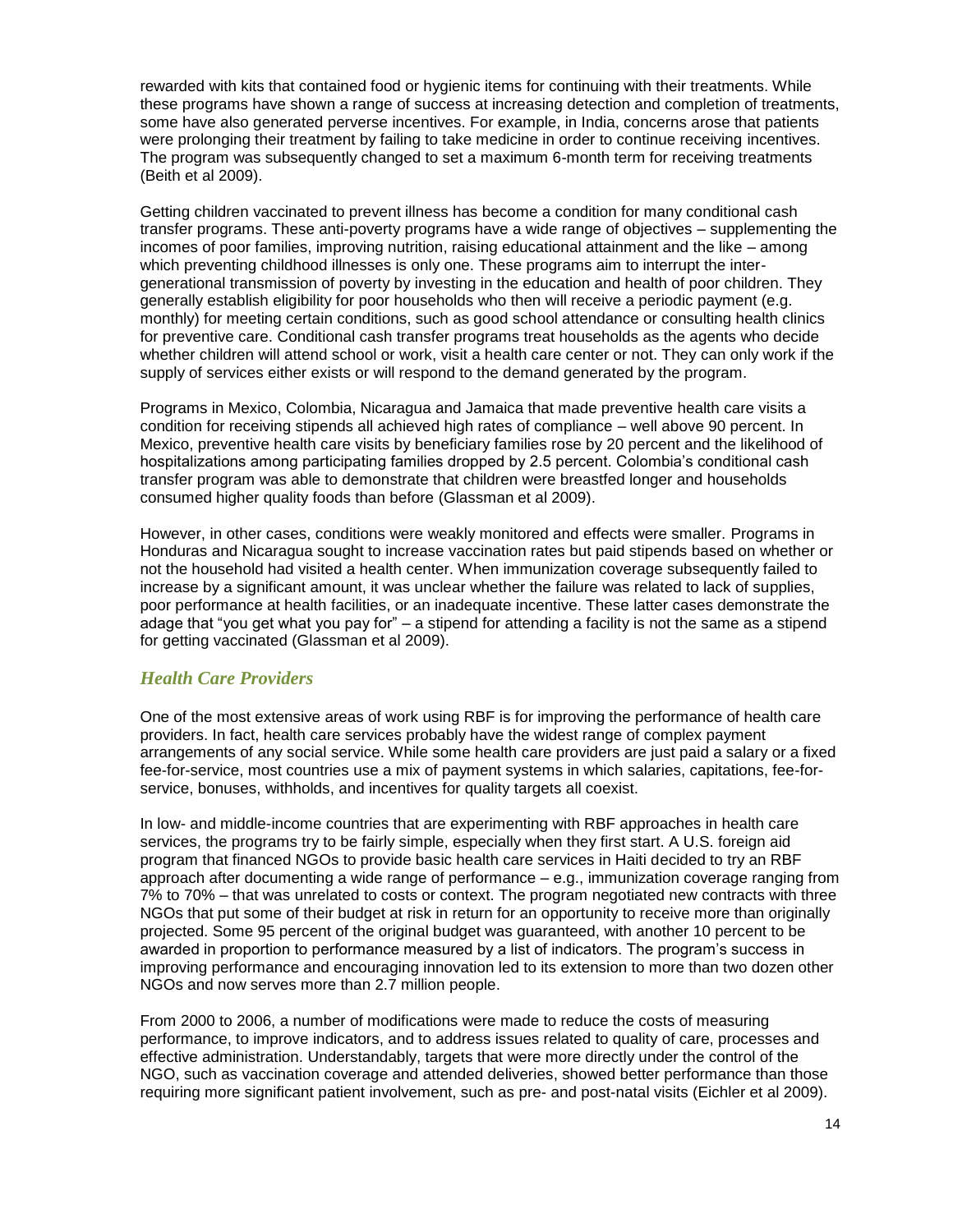Rwanda has been experimenting with a fee for service bonus system at local health facilities as a way to increase productivity and utilization of health care services. In 2005, the government decided to introduce incentives as a supplement to input-based budgets at primary health care centers. Bonuses were established for 14 maternal and child healthcare output indicators (e.g. children who completed vaccinations on time, women who received appropriate tetanus vaccines during prenatal care) and 10 clinical services and care indicators related to HIV. The bonuses were adjusted in proportion to each facility"s progress on structural and process indicators of health care quality. Facilities reported their monthly indicators to steering committees that were responsible for authorizing payment. The reports were verified by auditors who would control the monthly invoices at the health center level. In addition, on a quarterly basis, a different team would visit each health facility and evaluate their health care quality indicators.

Payments went directly to facilities, which had full discretion in their use. Of 80 facilities surveyed in 2006-2008, the payments represented an average 22 percent increase in funds above the regular input-based budget, 77 percent of which was used to increase take-home pay for staff. A comparison of facilities that participated in the program with facilities that only received equivalent lump sum increases in funds found that the incentives had a significant impact on improving performance. The effects were larger for services that had higher incentives and for services that depended more on the provider"s behavior and less on patient decisions. The explicit attention to health care quality also appears to have motivated providers to use their knowledge more effectively and, thus, improve the quality of care (Rusa et al 2009; Basinga et al 2010).

### <span id="page-14-0"></span>*Health Care Organizations*

Plan Nacer in Argentina demonstrates an RBF approach in which the principal-agent relationship between donor and national government is extended further from the national government to the sub national level. Plan Nacer aims to increase coverage of basic health care services throughout Argentina and provides the inducement of a \$10 per person per month fee (a capitation). The World Bank provided a loan that pays \$5 per person per month in eligible provinces. A first payment of 60 percent is made on the basis of the number of people enrolled, with the remaining 40 percent paid out in relation to meeting such targets as the number of women with a first antenatal visit before week 20, share of children who are vaccinated for measles, and the number of children born with healthy weight. The provinces write contracts with individual health providers, for the purchase of 72 services in all. Provinces determine their own fee schedules and administrative arrangements. The World Bank accompanied this program with traditional project aid to improve the capacity of provincial health systems. Progress on tracer indicators has been good and infant mortality appears to have declined (Eichler and Glassman 2008).

The Global Alliance for Vaccine Initiative (GAVI) is another RBF approach in health that involves donors and recipient countries. GAVI was created in 1999 as a response to evidence of declining immunization coverage. It pooled international funds and created a system of medium term agreements (5 to 7 years) to support developing countries" immunization programs. Payments during the first three years were based on the projected number of children to be vaccinated while the information reporting systems were subjected to a Data Quality Audit (DQA). Any country that passed the DQA became eligible for a payment of \$20 per additional immunized child over subsequent years of the program. Evidence on the effectiveness of this program is mixed. Coverage seems to have improved in most participating countries, particularly those that started with the lowest coverage rates; however, some countries may have also over reported coverage rates in response to the incentive (Lu et al 2006; Chee et al 2007). GAVI has reviewed its experience with this incentive and is currently modifying its approach.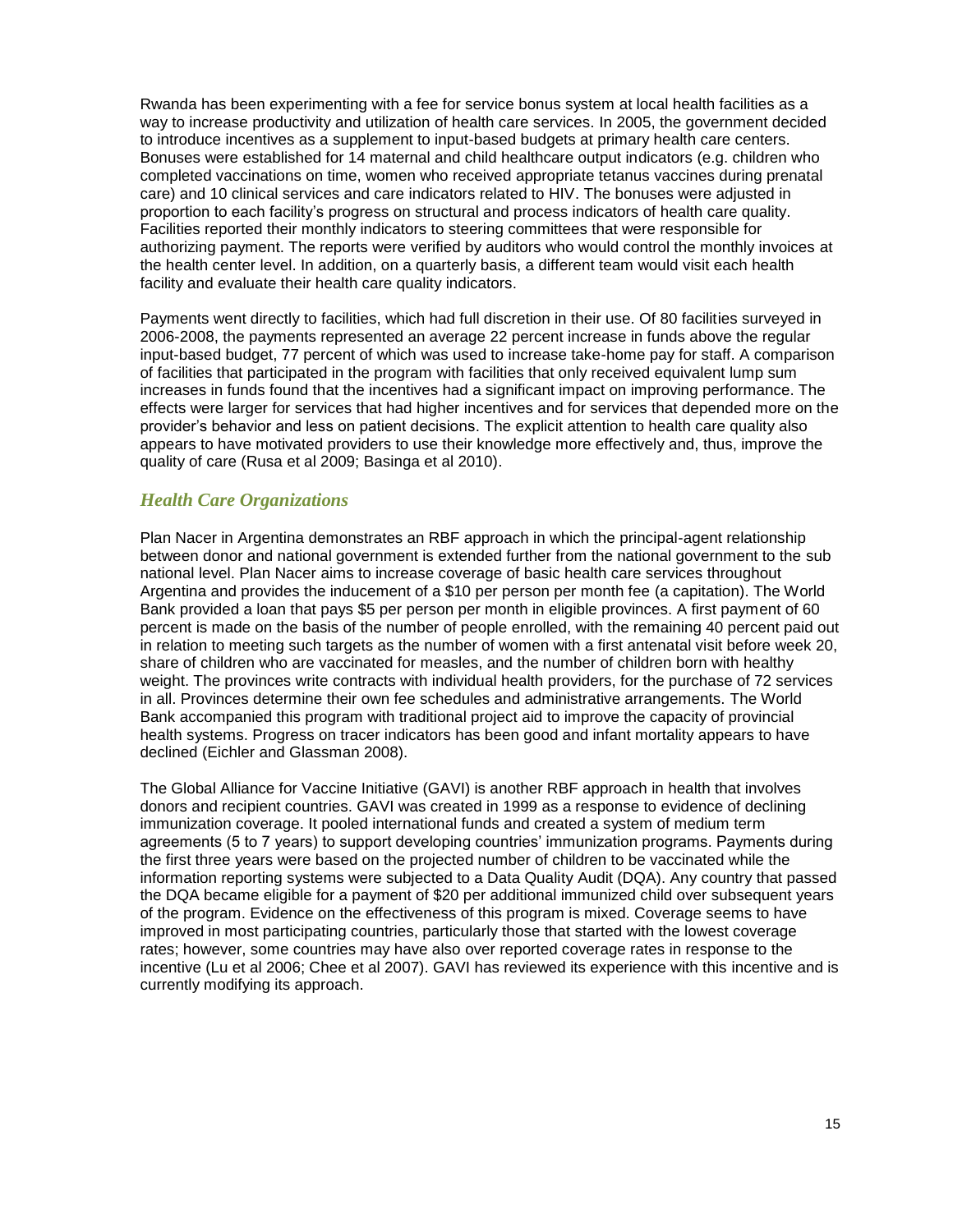# <span id="page-15-0"></span>*RBF: Promise and Limitations*

RBF is not new to aid programs in the health sector, where many experiences with paying for results are used. However, the range of RBF approaches today is much larger and diverse than ever before. Some RBF programs penalize patients who fail to complete treatments; while others provide stipends for seeking preventive care. Some RBF programs introduce small incentives on top of existing budgets that are hierarchically administered, while others contract service providers whose incomes depend on how many services they provide. Some RBF programs transfer funds on the basis of patient enrollment and face the risk of cost overruns, while others transfer funds to governments for each additional immunized child.

The success of many RBF approaches derives not just from the incentive provided by a potential financial reward (or avoiding a penalty). It also derives from the process of negotiating a program in which the decision to pay for results focuses attention on what results are really desired, how they are going to be measured, and how they are produced. Thus, successful RBF programs really change several things at the same time. They introduce a material incentive but also generally help to:

- align objectives between principals and agents
- require collecting reliable information on results
- give agents a stake in the outcome of their efforts
- give agents greater discretion and authority to carry out their tasks.

RBF approaches are not the only or best way to address problems in health care. Financial incentives can divert attention from non-measured by otherwise important tasks. They can also undermine alternative approaches that rely on intrinsic motivation. Nevertheless, more is being learned every day about the contexts in which RBF approaches are applicable and how to design effective RBF programs. There are enough positive experiences with RBF in different contexts to justify continuing to explore, assess and improve their use.

### *For an overview of the evidence on RBF, see:*

Oxman Andrew D. and Atle Fretheim. 2008. "An overview of research on the effects of results-based financing." Report Nr 16-2008. Oslo: Nasjonalt kunnskapssenter for helsetjenesten. <http://www.kunnskapssenteret.no/Publikasjoner/3219.cms?threepage=1>

#### *For performance-based incentives in health, with lessons from case studies, see:*

Eichler, Rena, Ruth Levine and the Performance-Based Incentives Working Group. 2009. *[Performance Incentives for Global Health: Potential and Pitfalls](http://www.rbfhealth.org/rbfhealth/library/doc/180/performance-incentives-global-health-potential-and-pitfalls)*. Washington, DC: Center for Global Development.

#### *For a practical guide to performance-based contracting, see:*

Loevinsohn, Benjamin. 2008. *[Performance-Based Contracting for Health Services in Developing](http://www.rbfhealth.org/rbfhealth/library/doc/performance-based-contracting-health-services-developing-countries-toolkit)  [Countries: A Toolkit.](http://www.rbfhealth.org/rbfhealth/library/doc/performance-based-contracting-health-services-developing-countries-toolkit)* Washington, DC: World Bank.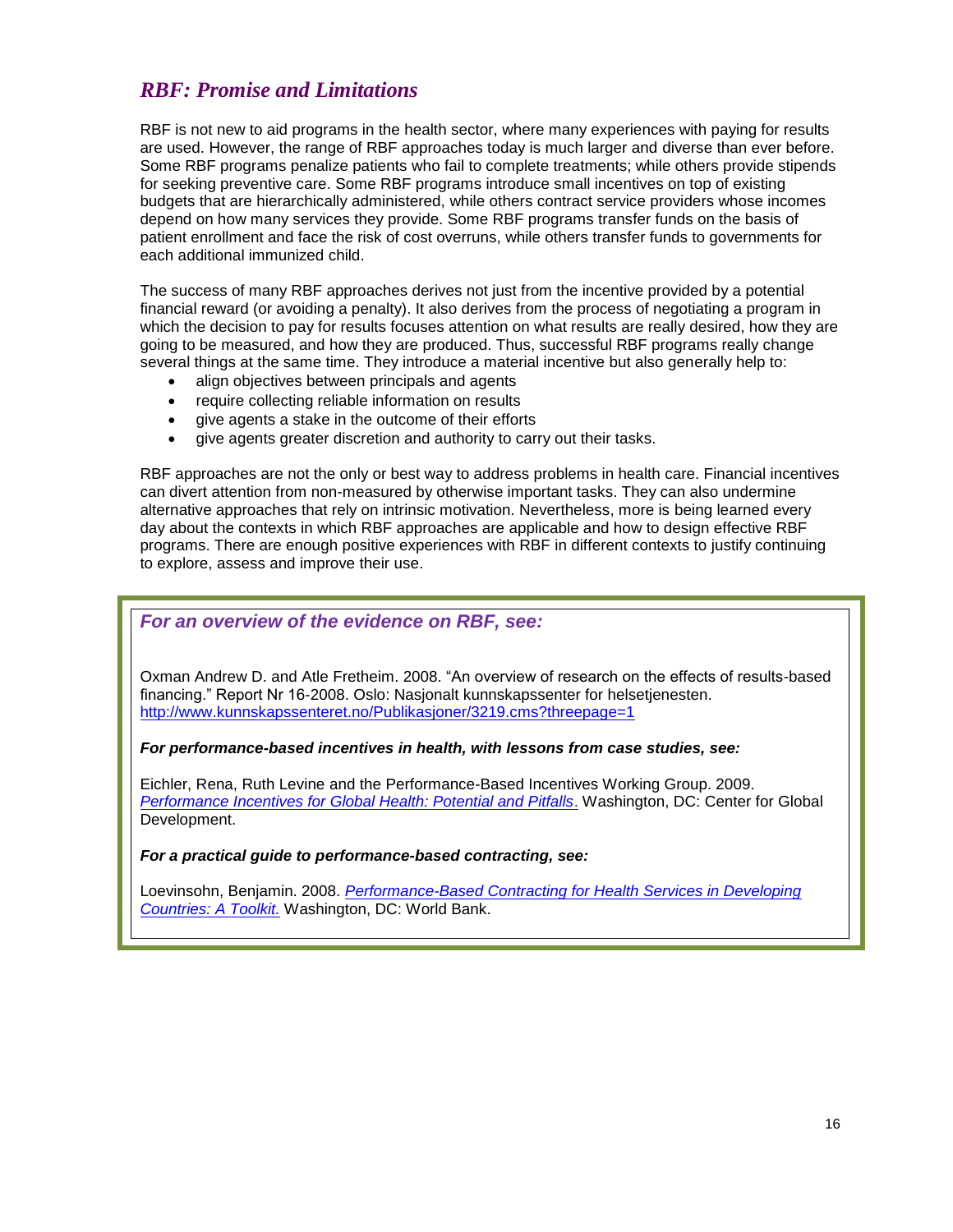### <span id="page-16-0"></span>*References*

- Basinga, Paulin, Paul J. Gertler, Agnes Binagwaho, Agnes L.B. Soucat, Jennifer Sturdy, and Christel Vermeersch. 2010. "Paying Primary Health Care Centers for Performance in Rwanda," World Bank Policy Research Working Paper Series No. 5190. Washington, DC: World Bank. http://ssrn.com/abstract=1543049
- Beith, Alexandra, Rena Eichler and Diana Weil. 2009. "Worldwide: Incentives for Tuberculosis Diagnosis and Treatment." Ch. 12 in *Performance Incentives for Global Health: Potential and Pitfalls*, edited by Rena Eichler, Ruth Levine and the Performance-Based Incentives Working Group. Washington, DC: Center for Global Development.
- Birdsall, Nancy and William D. Savedoff. 2010. *Cash on Delivery: a New Approach to Foreign Aid*. Washington, DC: Center for Global Development.
- Brook, Penelope J. and Suzanne M. Smith, eds. 2001*. Contracting for public services: Output-based aid and its applications*. Washington, DC: World Bank.
- Chee, G., N. Hsi, K. Carlson, S. Chankova, and P. Taylor. 2007. "Evaluation of the first five years of GAVI immunization services support funding." Prepared for the GAVI Alliance. Bethesda, MD: Abt Associates Inc.
- Eichler, Rena and Amanda Glassman. 2008. "Health System Strengthening Via Performance-Based Aid: Creating Incentives to Perform and to Measure Results." Global Health Financing Initiative, Working Paper 3. Washington, DC: Brookings Institution. September.
- Eichler, Rena, Paul Auxila, and John Pollock. 2001. "Promoting Preventive Health Care: Paying for Performance in Haiti." In *Contracting for Public Services: Output-Based aid and Its Applications*, edited by Penelope J. Brook and Suzanne Smith. Washington, DC: World Bank.
- Eichler, Rena, Paul Auxila, Uder Antoine, and Bernateau Desmangles. 2009. "Haiti: Going to Scale with a Performance Incentive Model." Ch. 9 in *Performance Incentives for Global Health: Potential and Pitfalls*, edited by Rena Eichler, Ruth Levine and the Performance-Based Incentives Working Group. Washington, DC: Center for Global Development.
- Eichler, Rena, Ruth Levine and the Performance-Based Incentives Working Group. 2009. *Performance Incentives for Global Health: Potential and Pitfalls*. Washington, DC: Center for Global Development.
- Eichler, Rena. 2006. "Can "Pay for Performance" Increase Utilization by the Poor and Improve the Quality of Health Services?" Discussion paper for the first meeting of the Working Group on Performance-Based Incentives. Washington, DC: Center for Global Development. February 7.

Frey, Bruno S. 2001. "Motivation Crowding Theory," *Journal of Economic Surveys*, 15(5):589–611.

- Glassman, Amanda, Jessica Todd and Marie Gaarder. 2009. "Latin America: Cash Transfers to Support Better Household Decisions." Ch. 6 in *Performance Incentives for Global Health: Potential and Pitfalls*, edited by Rena Eichler, Ruth Levine and the Performance-Based Incentives Working Group. Washington, DC: Center for Global Development.
- GPOBA (Global Partnership for Output-Based Aid). 2010. *Annual Report 2009*. Washington, DC: World Bank.
- Kahneman, Daniel, and Amos Tversky. 1984. "Choices, Values and Frames," *American Psychologist*, 39:341-350. April.